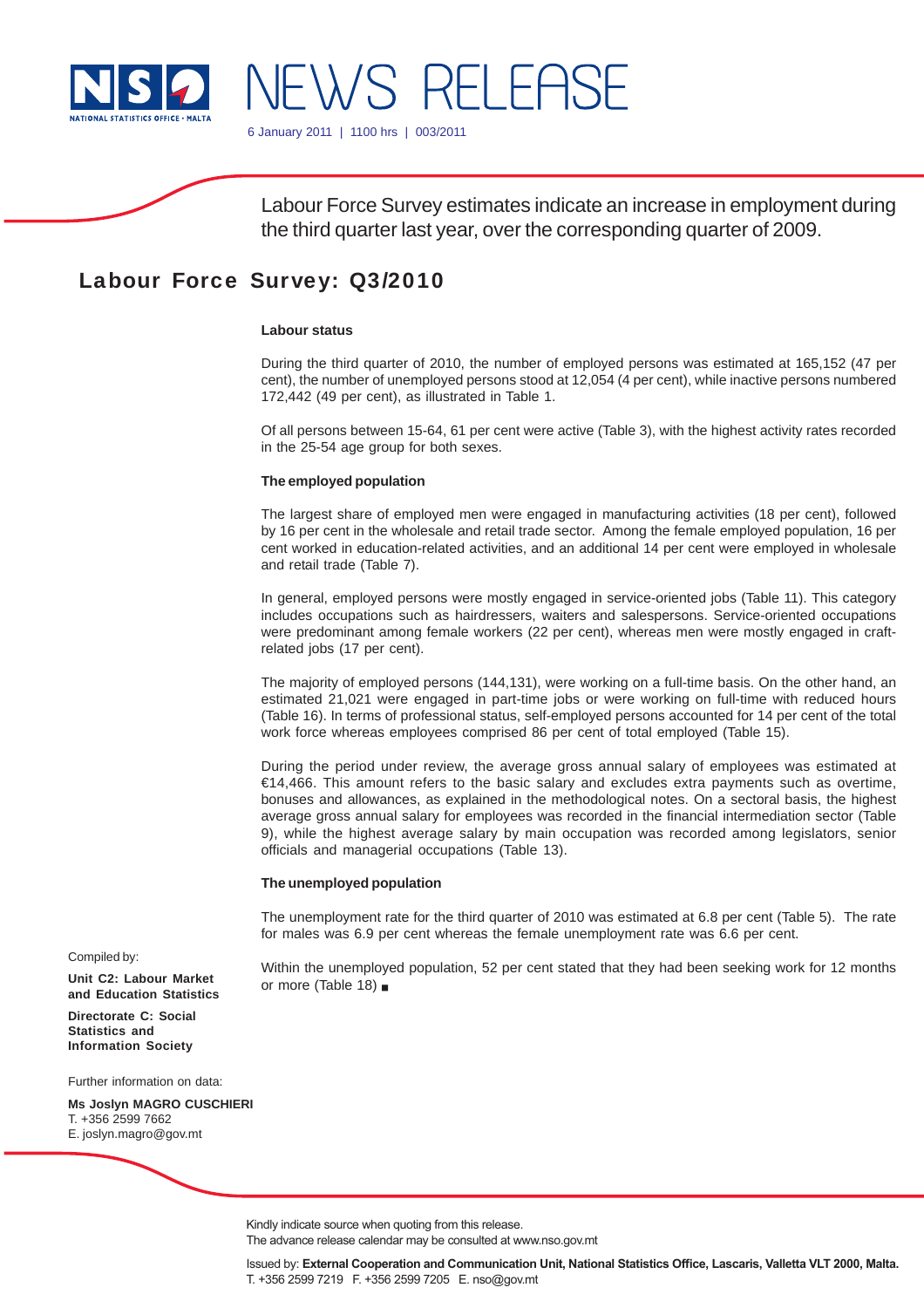| Table 1. Persons aged 15 and over by labour status |  |
|----------------------------------------------------|--|
|----------------------------------------------------|--|

|                      |         | <b>Sex</b>   |                               |                |         |              |  |  |
|----------------------|---------|--------------|-------------------------------|----------------|---------|--------------|--|--|
| <b>Labour Status</b> |         | <b>Males</b> |                               | <b>Females</b> |         | <b>Total</b> |  |  |
|                      | No      | $\%$         | No                            | %              | No      | %            |  |  |
|                      |         |              | July-September 2010           |                |         |              |  |  |
| Employed             | 107,375 | 62.1         | 57,777                        | 32.7           | 165,152 | 47.2         |  |  |
| Unemployed           | 7,954   | 4.6          | 4,100                         | 2.3            | 12,054  | 3.5          |  |  |
| Inactive             | 57,560  | 33.3         | 114,882                       | 65.0           | 172,442 | 49.3         |  |  |
| <b>Total</b>         | 172,889 | 100.0        | 176,759                       | 100.0          | 349,648 | 100.0        |  |  |
|                      |         |              | July-September (revised) 2009 |                |         |              |  |  |
| Employed             | 108,125 | 62.2         | 54,297                        | 30.8           | 162,422 | 46.4         |  |  |
| Unemployed           | 7,727   | 4.4          | 4,174                         | 2.4            | 11,901  | 3.4          |  |  |
| Inactive             | 58,025  | 33.4         | 117,641                       | 66.8           | 175,666 | 50.2         |  |  |
| Total                | 173,877 | 100.0        | 176,112                       | 100.0          | 349,989 | 100.0        |  |  |

# **Table 2. Labour force distribution**

|                      |              |       | <b>Sex</b>                    |                | <b>Total</b> |       |  |  |  |  |
|----------------------|--------------|-------|-------------------------------|----------------|--------------|-------|--|--|--|--|
| <b>Labour Status</b> | <b>Males</b> |       |                               | <b>Females</b> |              |       |  |  |  |  |
|                      | No           | $\%$  | No                            | %              | No           | %     |  |  |  |  |
| July-September 2010  |              |       |                               |                |              |       |  |  |  |  |
| Employed             | 107,375      | 93.1  | 57,777                        | 92.6           | 165,152      | 92.5  |  |  |  |  |
| Unemployed           | 7,954        | 6.9   | 4,100                         | 6.6            | 12,054       | 6.8   |  |  |  |  |
| <b>Total</b>         | 115,329      | 100.0 | 62,387                        | 100.0          | 178,555      | 100.0 |  |  |  |  |
|                      |              |       | July-September (revised) 2009 |                |              |       |  |  |  |  |
| Employed             | 108,125      | 93.3  | 54,297                        | 92.9           | 162,422      | 93.2  |  |  |  |  |
| Unemployed           | 7,727        | 6.7   | 4,174                         | 7.1            | 11,901       | 6.8   |  |  |  |  |
| <b>Total</b>         | 115,852      | 100.0 | 58,471                        | 100.0          | 174,323      | 100.0 |  |  |  |  |

# **Table 3. Activity rates by age**

|              | Sex          |                               |              |
|--------------|--------------|-------------------------------|--------------|
| Age group    | <b>Males</b> | <b>Females</b>                | <b>Total</b> |
|              | %            | $\%$                          | %            |
|              |              | July-September 2010           |              |
| $15 - 24$    | 54.9         | 51.2                          | 53.1         |
| 25-54        | 94.2         | 52.0                          | 73.5         |
| 55-64        | 51.0         | 12.7                          | 31.6         |
| <b>Total</b> | 77.7         | 43.6                          | 61.0         |
|              |              | July-September (revised) 2009 |              |
| $15 - 24$    | 56.3         | 47.4                          | 52.0         |
| 25-54        | 94.2         | 49.5                          | 72.4         |
| 55-64        | 46.0         | 10.2                          | 28.0         |
| <b>Total</b> | 76.8         | 40.7                          | 59.1         |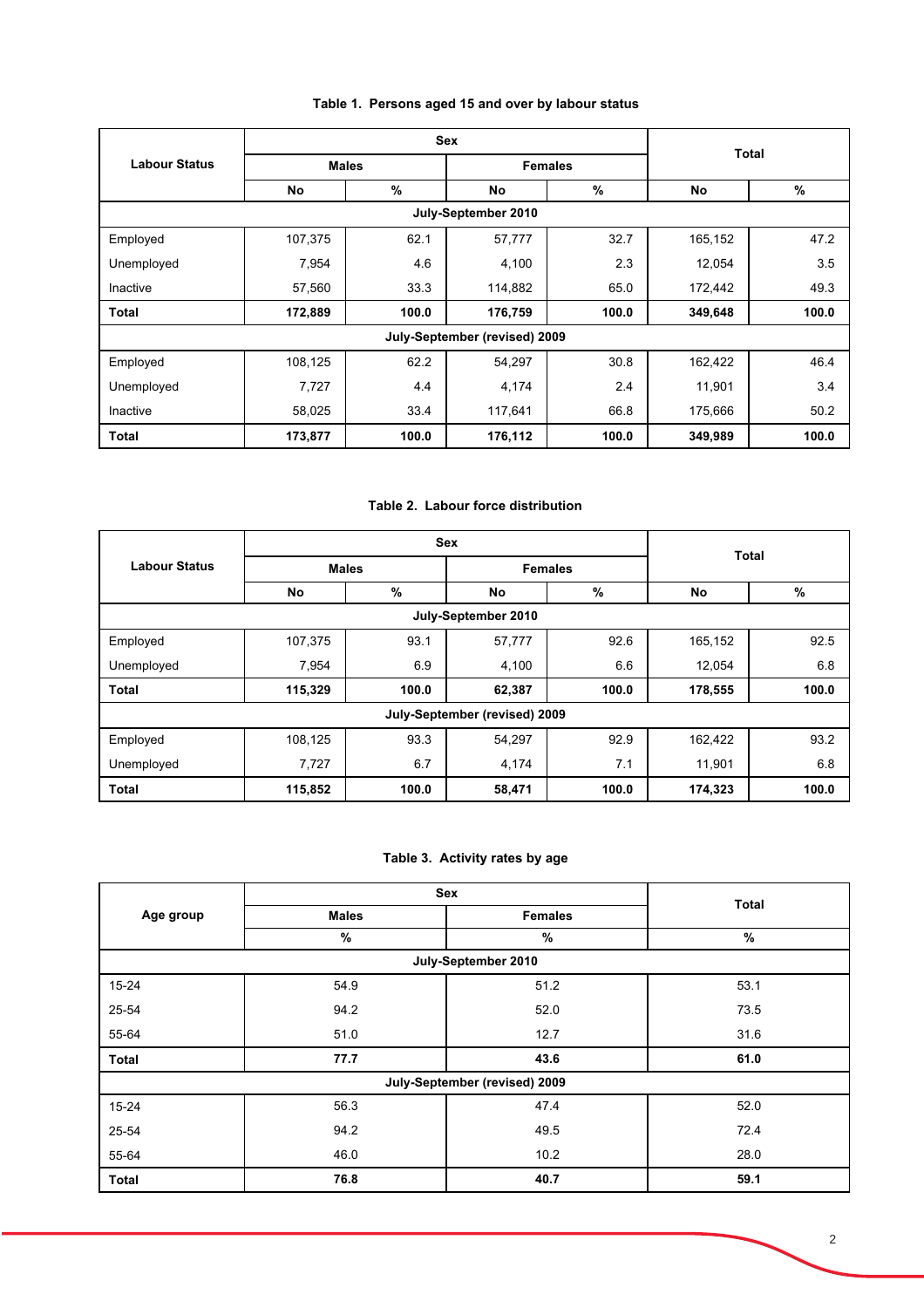# **Table 4. Employment rates by age**

|              |              | Sex                           | <b>Total</b> |
|--------------|--------------|-------------------------------|--------------|
| Age group    | <b>Males</b> | <b>Females</b>                |              |
|              | %            | %                             | %            |
|              |              | July-September 2010           |              |
| 15-24        | 48.0         | 47.6                          | 47.8         |
| 25-54        | 88.2         | 48.3                          | 68.6         |
| 55-64        | 48.8         | 12.7                          | 30.5         |
| Total        | 72.2         | 40.7                          | 56.8         |
|              |              | July-September (revised) 2009 |              |
| 15-24        | 48.4         | 41.9                          | 45.2         |
| 25-54        | 89.3         | 46.6                          | 68.5         |
| 55-64        | 42.8         | 9.5                           | 26.1         |
| <b>Total</b> | 71.6         | 37.7                          | 55.1         |

# **Table 5. Unemployment rates by age**

|            | Sex                 | Total                         |      |  |  |  |  |  |  |  |
|------------|---------------------|-------------------------------|------|--|--|--|--|--|--|--|
| Age group  | <b>Males</b>        | <b>Females</b>                |      |  |  |  |  |  |  |  |
|            | %                   | %                             | %    |  |  |  |  |  |  |  |
|            | July-September 2010 |                               |      |  |  |  |  |  |  |  |
| $15 - 24$  | 12.5                | $7.1^{\mathrm{u}}$            | 10.0 |  |  |  |  |  |  |  |
| $25+$      | 6.0                 | 6.5                           | 6.1  |  |  |  |  |  |  |  |
| Total      | 6.9                 | 6.6                           | 6.8  |  |  |  |  |  |  |  |
|            |                     | July-September (revised) 2009 |      |  |  |  |  |  |  |  |
| $15 - 24$  | 14.0                | $11.7^{\circ}$                | 13.0 |  |  |  |  |  |  |  |
| $25+$      | 5.4                 | 5.8                           | 5.5  |  |  |  |  |  |  |  |
| Total<br>. | 6.7                 | 7.1                           | 6.8  |  |  |  |  |  |  |  |

<sup>u</sup> - under-represented due to small sample size. Please note that these data must be interpreted with caution.

### **Table 6. Distribution of persons employed by age**

|              | <b>Sex</b> |                  |                               |                  |                 |                  |  |
|--------------|------------|------------------|-------------------------------|------------------|-----------------|------------------|--|
| Age group    |            | <b>Males</b>     |                               | <b>Females</b>   |                 | Total            |  |
|              | No         | $\%$             | No                            | %                | No              | %                |  |
|              |            |                  | July-September 2010           |                  |                 |                  |  |
| $15 - 24$    | 14,358     | 13.4             | 13,039                        | 22.6             | 27,397          | 16.6             |  |
| 25-34        | 27,929     | 26.0             | 19,539                        | 33.8             | 47,468          | 28.7             |  |
| 35-44        | 23,094     | 21.5             | 12,297                        | 21.3             | 35,391          | 21.4             |  |
| 45-54        | 26,030     | 24.2             | 8,687                         | 15.0             | 34,717          | 21.0             |  |
| 55-64        | 13,961     | 13.0             | 3,709                         | 6.4              | 17,670          | 10.7             |  |
| $65+$        | 2,003      | 1.9              | $506^{\circ}$                 | $0.9^{\text{u}}$ | 2,509           | 1.5              |  |
| <b>Total</b> | 107,375    | 100.0            | 57,777                        | 100.0            | 165,152         | 100.0            |  |
|              |            |                  | July-September (revised) 2009 |                  |                 |                  |  |
| $15 - 24$    | 14,477     | 13.4             | 11,757                        | 21.7             | 26,234          | 16.2             |  |
| 25-34        | 29,216     | 27.0             | 19,581                        | 36.1             | 48,797          | 30.0             |  |
| 35-44        | 23,642     | 21.9             | 10,638                        | 19.6             | 34,280          | 21.1             |  |
| 45-54        | 26,542     | 24.5             | 9,028                         | 16.6             | 35,570          | 21.9             |  |
| 55-64        | 13,009     | 12.0             | 2,901                         | 5.3              | 15,910          | 9.8              |  |
| $65+$        | $1,239^u$  | 1.1 <sup>u</sup> | $392^u$                       | $0.7^\mathrm{u}$ | $1,631^{\circ}$ | 1.0 <sup>u</sup> |  |
| <b>Total</b> | 108,125    | 100.0            | 54,297                        | 100.0            | 162,422         | 100.0            |  |

<sup>u</sup> - under-represented due to small sample size. Please note that these data must be interpreted with caution.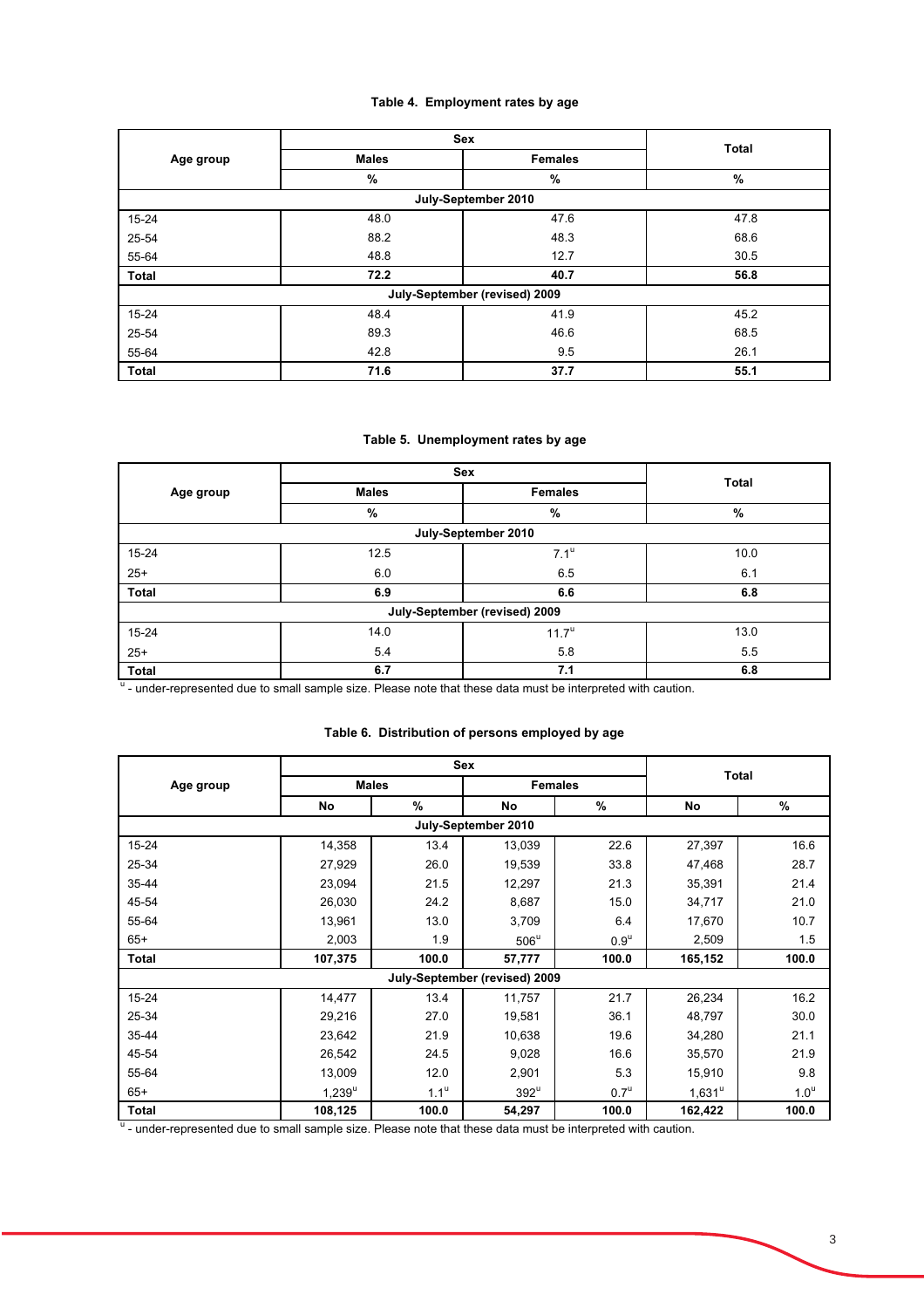|                                                               |                  | <b>Sex</b>         | <b>Total</b>       |                    |                    |                    |
|---------------------------------------------------------------|------------------|--------------------|--------------------|--------------------|--------------------|--------------------|
| <b>Economic Activity</b>                                      |                  | <b>Males</b>       |                    | <b>Females</b>     |                    |                    |
|                                                               | No               | $\%$               | No                 | $\%$               | No                 | %                  |
| Agriculture, hunting and forestry                             | 1,932            | 1.8                | $0^{\mathrm{u}}$   | 0.0 <sup>u</sup>   | 1,932              | 1.2                |
| Fishing                                                       | $528^{\circ}$    | $0.5^{\circ}$      | $0^{\mathrm{u}}$   | 0.0 <sup>u</sup>   | $528^u$            | $0.3^{\mathrm{u}}$ |
| Mining and quarrying                                          | $1,236^{\circ}$  | $1.2^{\mathrm{u}}$ | $0^{\mathrm{u}}$   | 0.0 <sup>u</sup>   | $1,236^u$          | $0.7^{\mathrm{u}}$ |
| Manufacturing                                                 | 19,617           | 18.3               | 7,048              | 12.2               | 26,665             | 16.1               |
| Electricity, gas and water supply                             | 1,975            | 1.8                | $701^{\mathrm{u}}$ | $1.2^{\mathrm{u}}$ | 2,676              | 1.6                |
| Construction                                                  | 10.105           | 9.4                | $588^{\mathrm{u}}$ | 1.0 <sup>u</sup>   | 10,693             | 6.5                |
| Wholesale and retail trade, repairs                           | 17,465           | 16.3               | 8,295              | 14.4               | 25,760             | 15.6               |
| Hotels and restaurants                                        | 8,176            | 7.6                | 4,175              | 7.2                | 12,351             | 7.5                |
| Transport, storage and communication                          | 9,735            | 9.1                | 2,702              | 4.7                | 12,437             | 7.5                |
| Financial intermediation                                      | 2,627            | 2.4                | 4.076              | 7.1                | 6.703              | 4.1                |
| Real estate, renting and business activities                  | 8,426            | 7.8                | 4,238              | 7.3                | 12,664             | 7.7                |
| Public administration and defence; compulsory social security | 10,061           | 9.4                | 4,303              | 7.4                | 14,364             | 8.7                |
| Education                                                     | 4,972            | 4.6                | 9,443              | 16.3               | 14,415             | 8.7                |
| Health and social work                                        | 5,812            | 5.4                | 8,053              | 13.9               | 13,865             | 8.4                |
| Other community, social and personal service activities       | 4,616            | 4.3                | 3,823              | 6.6                | 8,439              | 5.1                |
| Private households with employed persons                      | $0^{\mathrm{u}}$ | 0.0 <sup>u</sup>   | $205^{\mathrm{u}}$ | $0.4^\mathrm{u}$   | $205^{\mathrm{u}}$ | $0.1^{\mathrm{u}}$ |
| Extra-territorial organizations and bodies                    | $92^{\circ}$     | 0.1 <sup>u</sup>   | $127^{\mathrm{u}}$ | $0.2^{\mathrm{u}}$ | $219^{\circ}$      | 0.1 <sup>u</sup>   |
| <b>Total</b>                                                  | 107,375          | 100.0              | 57,777             | 100.0              | 165,152            | 100.0              |

### **Table 7. Distribution of persons employed by economic activity: July-September 2010**

<sup>u</sup> - under-represented due to small sample size. Please note that these data must be interpreted with caution.

### **Table 8. Distribution of persons employed by economic activity: July-September 2009 (Revised)**

|                                                               |                   | Sex                | Total              |                    |                    |                    |
|---------------------------------------------------------------|-------------------|--------------------|--------------------|--------------------|--------------------|--------------------|
| <b>Economic Activity</b>                                      |                   | <b>Males</b>       |                    | <b>Females</b>     |                    |                    |
|                                                               | No                | $\%$               | No                 | %                  | No                 | $\%$               |
| Agriculture, hunting and forestry                             | 2,158             | 2.0                | $211^u$            | $0.4^{\mathrm{u}}$ | 2,369              | 1.5                |
| Fishing                                                       | $230^u$           | $0.2^{\mathrm{u}}$ | $0^{\mathrm{u}}$   | $0.0^\mathrm{u}$   | $230^{\circ}$      | $0.1^\mathrm{u}$   |
| Mining and quarrying                                          | $760^{\circ}$     | $0.7^\mathrm{u}$   | $0^{\mathrm{u}}$   | $0.0^{\text{u}}$   | $760^u$            | $0.5^{\mathrm{u}}$ |
| Manufacturing                                                 | 19,129            | 17.7               | 5,971              | 11.0               | 25,100             | 15.5               |
| Electricity, gas and water supply                             | 3,021             | 2.8                | $247^{\mathrm{u}}$ | $0.5^{\mathrm{u}}$ | 3,268              | 2.0                |
| Construction                                                  | 10,742            | 9.9                | $326^u$            | $0.6^{\circ}$      | 11,068             | 6.8                |
| Wholesale and retail trade, repairs                           | 16,819            | 15.6               | 7,358              | 13.6               | 24,177             | 14.9               |
| Hotels and restaurants                                        | 8,663             | 8.0                | 4,647              | 8.6                | 13,310             | 8.2                |
| Transport, storage and communication                          | 10,746            | 9.9                | 2,960              | 5.5                | 13,706             | 8.4                |
| Financial intermediation                                      | 3,388             | 3.1                | 3,307              | 6.1                | 6,695              | 4.1                |
| Real estate, renting and business activities                  | 8,340             | 7.7                | 4,707              | 8.7                | 13,047             | 8.0                |
| Public administration and defence; compulsory social security | 9,770             | 9.0                | 4,335              | 8.0                | 14,105             | 8.7                |
| Education                                                     | 4,742             | 4.4                | 9,219              | 17.0               | 13,961             | 8.6                |
| Health and social work                                        | 5,588             | 5.2                | 7,429              | 13.7               | 13,017             | 8.0                |
| Other community, social and personal service activities       | 3,829             | 3.5                | 3,333              | 6.1                | 7,162              | 4.4                |
| Private households with employed persons                      | $48^{\mathrm{u}}$ | 0.0 <sup>u</sup>   | $112^u$            | $0.2^{\mathrm{u}}$ | $160^u$            | 0.1 <sup>u</sup>   |
| Extra-territorial organizations and bodies                    | $152^u$           | 0.1 <sup>u</sup>   | $135^{\mathrm{u}}$ | $0.2^{\mathrm{u}}$ | $287^{\mathrm{u}}$ | $0.2^{\mathrm{u}}$ |
| Total                                                         | 108,125           | 100.0              | 54,297             | 100.0              | 162,422            | 100.0              |

<sup>u</sup> - under-represented due to small sample size. Please note that these data must be interpreted with caution.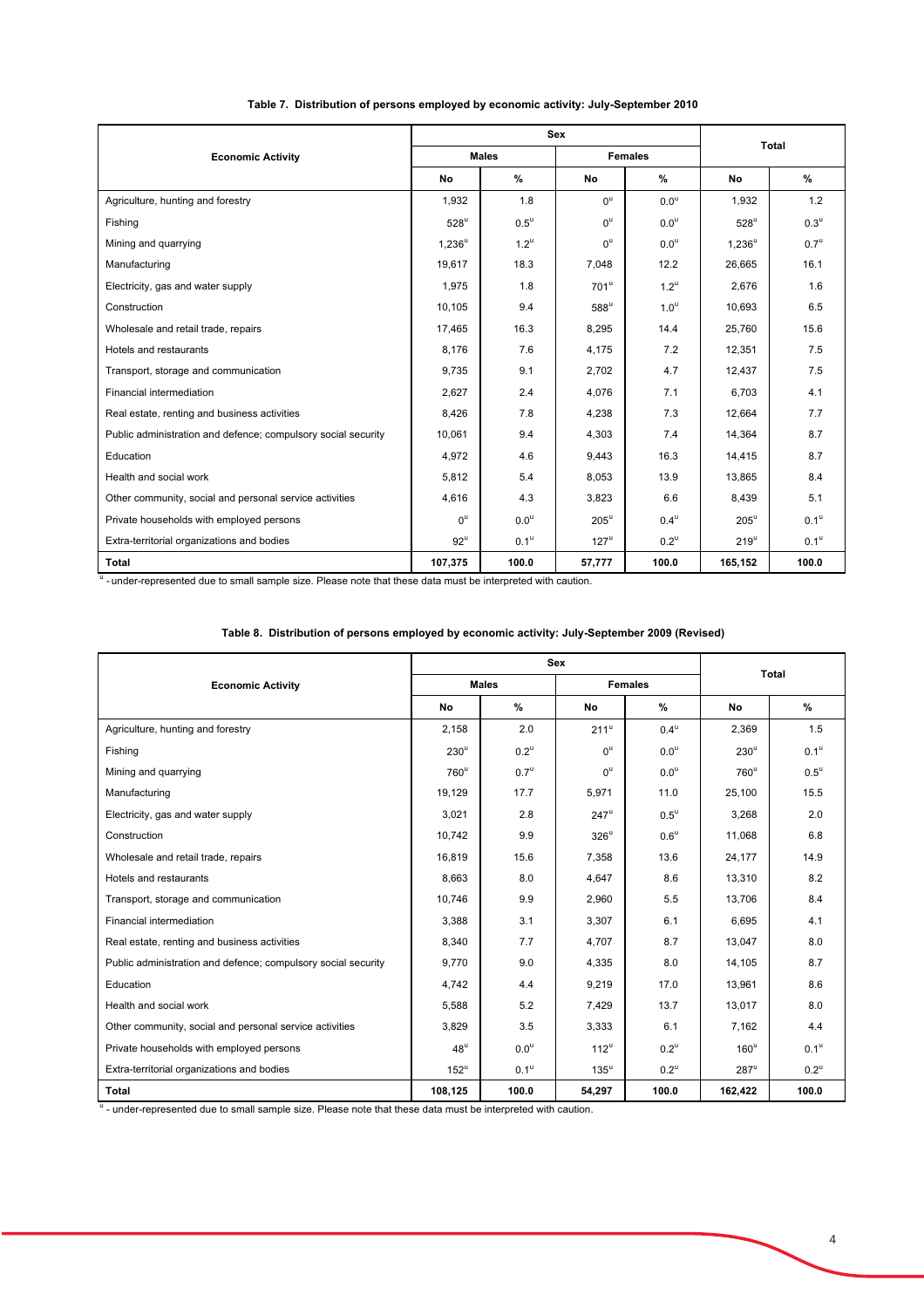|                                                               |                   | <b>Sex</b>      | <b>Total</b>             |                 |               |                          |
|---------------------------------------------------------------|-------------------|-----------------|--------------------------|-----------------|---------------|--------------------------|
| <b>Economic Activity</b>                                      |                   | <b>Males</b>    |                          | <b>Females</b>  |               |                          |
|                                                               | No                | Average<br>Euro | No                       | Average<br>Euro | No            | Average<br>Euro          |
| Agriculture, hunting and forestry                             | $1,317^u$         |                 | $\overline{\phantom{0}}$ |                 | $1,317^u$     | $\overline{\phantom{a}}$ |
| Fishing                                                       | $175^{\circ}$     | $\blacksquare$  | $\overline{\phantom{a}}$ |                 | $175^{\circ}$ | $\overline{\phantom{a}}$ |
| Mining and quarrying                                          | $970^{\circ}$     |                 | $\overline{\phantom{a}}$ |                 | $970^{\circ}$ | $\overline{\phantom{a}}$ |
| Manufacturing                                                 | 17,534            | 15,296          | 6,964                    | 13,187          | 24,498        | 14,696                   |
| Electricity, gas and water supply                             | $1,923^u$         |                 | $701^{\mathrm{u}}$       |                 | 2,624         | 15,849                   |
| Construction                                                  | 7,073             | 12,902          | $526^{\circ}$            |                 | 7,599         | 12,665                   |
| Wholesale and retail trade, repairs                           | 10.682            | 13,553          | 7.403                    | 11.966          | 18.085        | 12,904                   |
| Hotels and restaurants                                        | 7,640             | 13,201          | 4,091                    | 9,978           | 11,731        | 12,077                   |
| Transport, storage and communication                          | 8,011             | 15,191          | 2,587                    | 13,291          | 10.598        | 14,728                   |
| Financial intermediation                                      | 2,582             | 20,035          | 4,076                    | 16,971          | 6,658         | 18,159                   |
| Real estate, renting and business activities                  | 5,867             | 16,356          | 3,435                    | 13,510          | 9,302         | 15,305                   |
| Public administration and defence; compulsory social security | 9,965             | 16,527          | 4,303                    | 15,752          | 14,268        | 16,293                   |
| Education                                                     | 4,972             | 16,273          | 9,287                    | 14,098          | 14,259        | 14,856                   |
| Health and social work                                        | 5,623             | 15.881          | 7,932                    | 13.748          | 13,555        | 14,633                   |
| Other community, social and personal service activities       | 3,408             | 14,086          | 2,579                    | 11,798          | 5,987         | 13,100                   |
| Private households with employed persons                      |                   |                 | $75^{\circ}$             |                 | $75^{\circ}$  |                          |
| Extra-territorial organizations and bodies                    | $92^{\mathrm{u}}$ |                 | $127^{\mathrm{u}}$       |                 | $219^{\circ}$ |                          |
| Total                                                         | 87,834            | 15,106          | 54,086                   | 13,425          | 141,920       | 14,466                   |

### **Table 9. Average gross annual salary for employees by economic activity in July-September 2010**

<sup>u</sup> - under-represented due to small sample size. Please note that these data must be interpreted with caution.

### **Table 10. Average gross annual salary for employees by economic activity in July-September 2009 (Revised)**

|                                                               |                    | <b>Sex</b>               | Total              |                          |                    |                 |
|---------------------------------------------------------------|--------------------|--------------------------|--------------------|--------------------------|--------------------|-----------------|
|                                                               |                    | <b>Males</b>             |                    | <b>Females</b>           |                    |                 |
|                                                               | No                 | Average<br>Euro          | No                 | Average<br>Euro          | No                 | Average<br>Euro |
| Agriculture, hunting and forestry                             | $971^{\mathrm{u}}$ | $\blacksquare$           | $134^u$            |                          | $1,105^u$          |                 |
| Fishing                                                       | $138^{\mathrm{u}}$ |                          |                    |                          | $138^{\mathrm{u}}$ |                 |
| Mining and quarrying                                          | $663^{\mathrm{u}}$ |                          |                    |                          | $663^{\mathrm{u}}$ |                 |
| Manufacturing                                                 | 17,463             | 14,201                   | 5,763              | 12,764                   | 23,226             | 13,845          |
| Electricity, gas and water supply                             | 3,021              | 14,644                   | $247^u$            | $\overline{\phantom{0}}$ | 3.268              | 14,533          |
| Construction                                                  | 7,942              | 12,302                   | $326^u$            |                          | 8,268              | 12,234          |
| Wholesale and retail trade, repairs                           | 10,631             | 13,525                   | 6,259              | 9.706                    | 16,890             | 12.110          |
| Hotels and restaurants                                        | 7.630              | 12.605                   | 4.492              | 9.494                    | 12.122             | 11.452          |
| Transport, storage and communication                          | 8,937              | 14,934                   | 2,902              | 14,226                   | 11.839             | 14,760          |
| Financial intermediation                                      | 3,388              | 19,824                   | 3,307              | 16,030                   | 6,695              | 17,950          |
| Real estate, renting and business activities                  | 6,535              | 15,770                   | 4,039              | 13,122                   | 10,574             | 14,759          |
| Public administration and defence; compulsory social security | 9,693              | 15,386                   | 4,274              | 14,877                   | 13,967             | 15,230          |
| Education                                                     | 4,742              | 16,516                   | 9,164              | 13,392                   | 13,906             | 14,457          |
| Health and social work                                        | 5,512              | 15,577                   | 7,386              | 12,574                   | 12,898             | 13,857          |
| Other community, social and personal service activities       | 3,203              | 12,488                   | 2,494              | 12,075                   | 5,697              | 12,307          |
| Private households with employed persons                      | $48^{\mathrm{u}}$  | $\overline{\phantom{a}}$ | $112^u$            |                          | $160^{\circ}$      |                 |
| Extra-territorial organizations and bodies                    | $152^u$            | $\overline{a}$           | $135^{\mathrm{u}}$ |                          | $287^{\mathrm{u}}$ |                 |
| <b>Total</b>                                                  | 90,669             | 14,474                   | 51,034             | 12,606                   | 141,703            | 13,801          |

<sup>u</sup> - under-represented due to small sample size. Please note that these data must be interpreted with caution.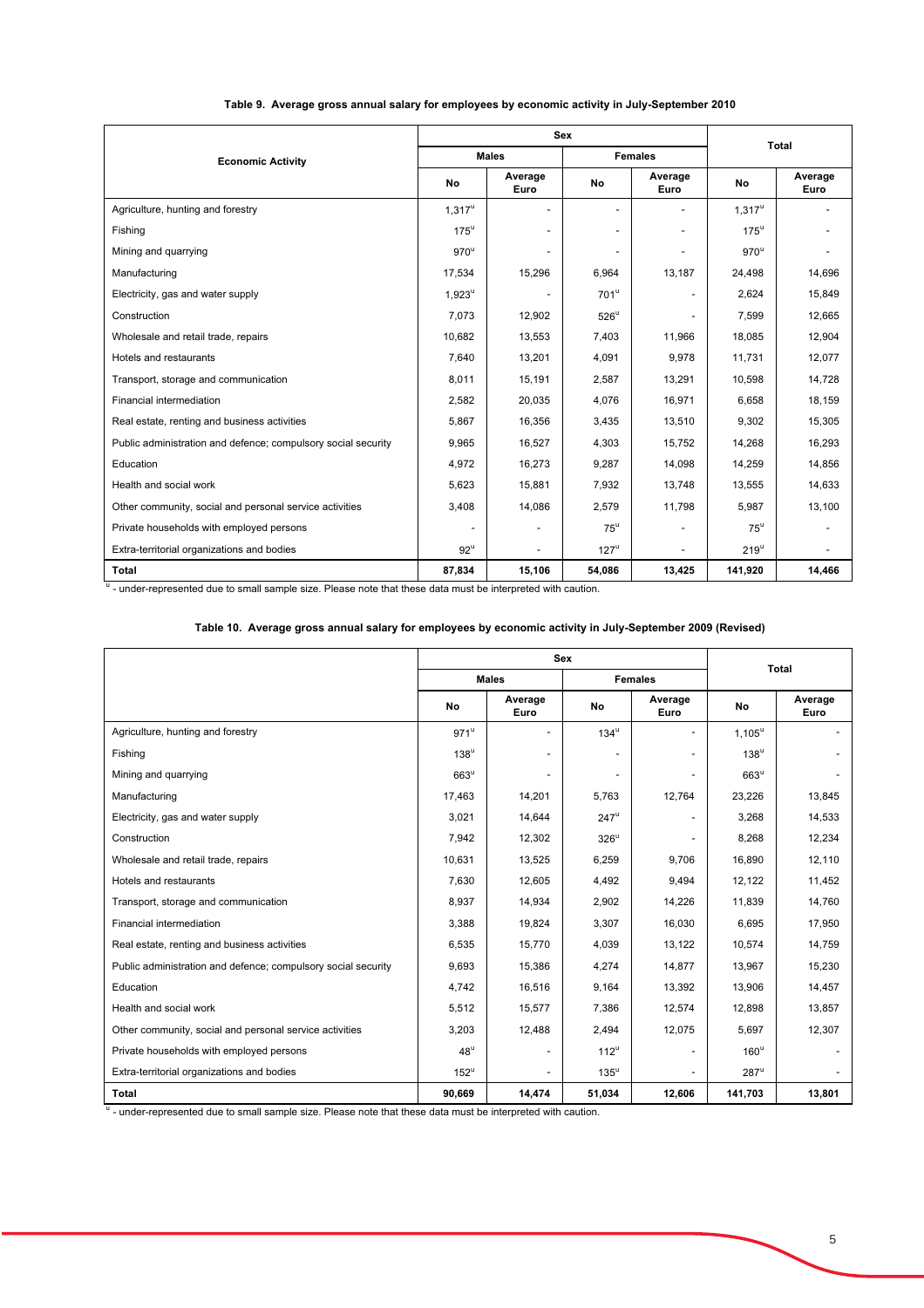|                                               |                 | <b>Sex</b>         | Total             |                    |                      |                  |  |
|-----------------------------------------------|-----------------|--------------------|-------------------|--------------------|----------------------|------------------|--|
| <b>Occupational Group</b>                     |                 | <b>Males</b>       |                   | <b>Females</b>     |                      |                  |  |
|                                               | <b>No</b>       | %                  | <b>No</b>         | %                  | <b>No</b>            | $\%$             |  |
| <b>Armed Forces</b>                           | $1,635^{\rm u}$ | $1.5^{\mathrm{u}}$ | $89^u$            | $0.2^{\mathrm{u}}$ | $1,724^{\mathrm{u}}$ | 1.0 <sup>u</sup> |  |
| Legislators, senior<br>officials and managers | 10,713          | 10.0               | 3,107             | 5.4                | 13,820               | 8.4              |  |
| Professionals                                 | 10,625          | 9.9                | 11,123            | 19.3               | 21,748               | 13.2             |  |
| Technicians and<br>associate professionals    | 14,709          | 13.7               | 10,787            | 18.7               | 25,496               | 15.4             |  |
| Clerks                                        | 9,156           | 8.5                | 11,373            | 19.7               | 20,529               | 12.4             |  |
| Service workers and shop<br>and sales workers | 15,119          | 14.1               | 12,752            | 22.1               | 27,871               | 16.9             |  |
| Skilled agricultural and<br>fishery workers   | 1,939           | 1.8                | $59^{\mathrm{u}}$ | $0.1^{\text{u}}$   | 1,998                | 1.2              |  |
| Craft and related trades<br>workers           | 18,407          | 17.1               | $410^u$           | 0.7 <sup>u</sup>   | 18,817               | 11.4             |  |
| Plant and machine operators<br>and assemblers | 9,763           | 9.1                | 3,705             | 6.4                | 13,468               | 8.2              |  |
| Elementary occupations                        | 15,309          | 14.3               | 4,372             | 7.6                | 19,681               | 11.9             |  |
| <b>Total</b>                                  | 107,375         | 100.0              | 57,777            | 100.0              | 165,152              | 100.0            |  |

# **Table 11. Main occupation of total employed persons in July-September 2010**

<sup>u</sup> - under-represented due to small sample size. Please note that these data must be interpreted with caution.

# **Table 12. Main occupation of total employed persons in July-September 2009 (Revised)**

|                                               |           | <b>Sex</b>         | <b>Total</b>     |                    |           |                    |  |
|-----------------------------------------------|-----------|--------------------|------------------|--------------------|-----------|--------------------|--|
| <b>Occupational Group</b>                     |           | <b>Males</b>       |                  | <b>Females</b>     |           |                    |  |
|                                               | No        | $\%$               | <b>No</b>        | %                  | <b>No</b> | %                  |  |
| <b>Armed Forces</b>                           | $2,131^u$ | $2.0^{\mathrm{u}}$ | $0^{\mathrm{u}}$ | $0.0^\mathrm{u}$   | $2,131^u$ | $1.3^{\mathrm{u}}$ |  |
| Legislators, senior<br>officials and managers | 10,234    | 9.5                | 2,957            | 5.4                | 13,191    | 8.1                |  |
| Professionals                                 | 10,817    | 10.0               | 11,008           | 20.3               | 21,825    | 13.4               |  |
| Technicians and<br>associate professionals    | 14,818    | 13.7               | 10,995           | 20.2               | 25,813    | 15.9               |  |
| Clerks                                        | 8,854     | 8.2                | 9,572            | 17.6               | 18,426    | 11.3               |  |
| Service workers and shop<br>and sales workers | 15,827    | 14.6               | 12,259           | 22.6               | 28,086    | 17.3               |  |
| Skilled agricultural and<br>fishery workers   | 2,295     | 2.1                | $202^u$          | $0.4^{\mathrm{u}}$ | 2,497     | 1.5                |  |
| Craft and related trades<br>workers           | 19,315    | 17.9               | $262^u$          | $0.5^{\mathrm{u}}$ | 19,577    | 12.1               |  |
| Plant and machine operators<br>and assemblers | 9,396     | 8.7                | 3,264            | 6.0                | 12,660    | 7.8                |  |
| Elementary occupations                        | 14,438    | 13.4               | 3,778            | 7.0                | 18,216    | 11.2               |  |
| <b>Total</b>                                  | 108,125   | 100.0              | 54,297           | 100.0              | 162,422   | 100.0              |  |

<sup>u</sup>- under-represented due to small sample size. Please note that these data must be interpreted with caution.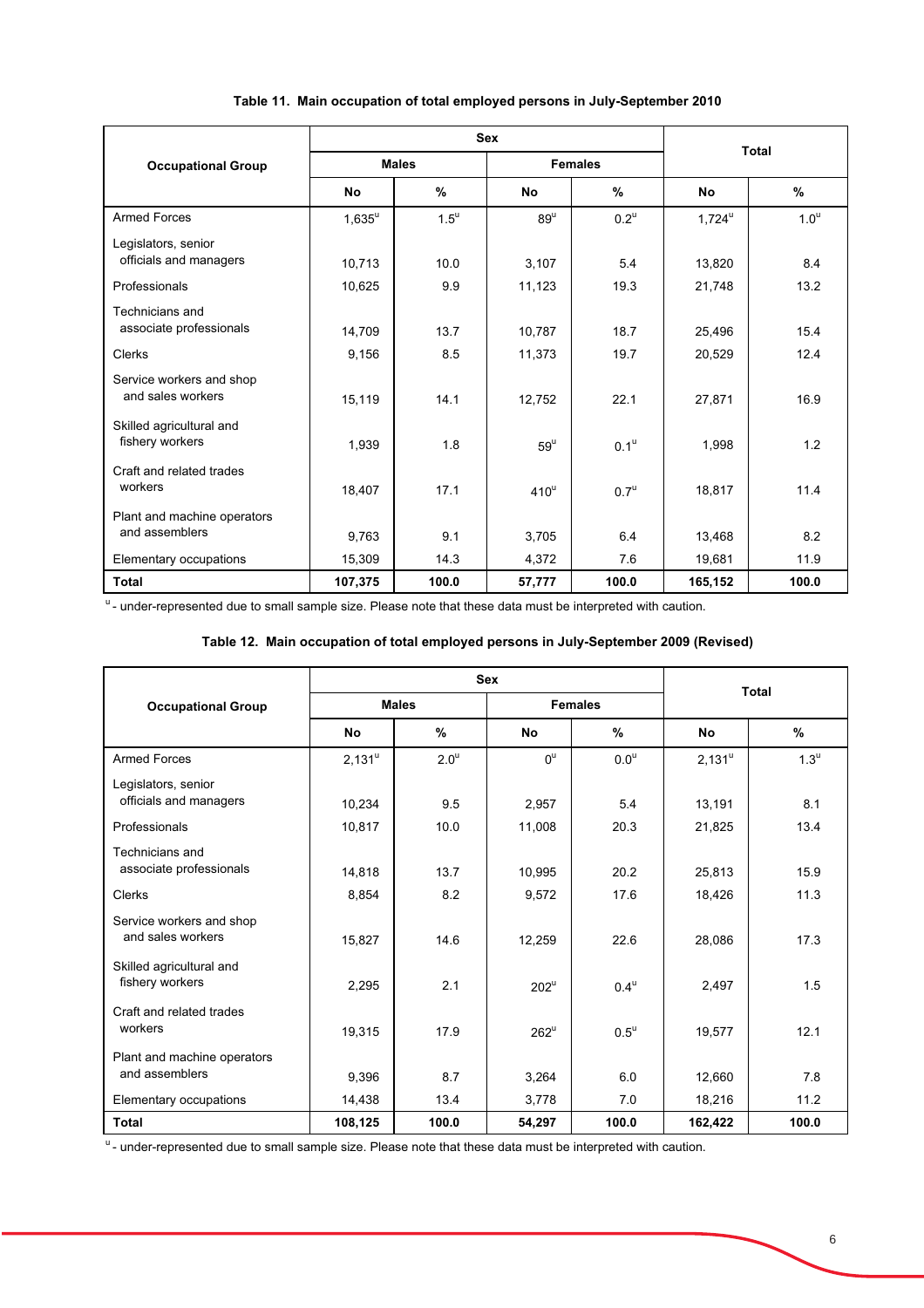|  | Table 13. Average gross annual salary for employees by main occupation in July-September 2010 |  |
|--|-----------------------------------------------------------------------------------------------|--|
|  |                                                                                               |  |

|                                               |           | <b>Sex</b>      | <b>Total</b>      |                 |           |                 |
|-----------------------------------------------|-----------|-----------------|-------------------|-----------------|-----------|-----------------|
| Occupation                                    |           | <b>Males</b>    |                   | <b>Females</b>  |           |                 |
|                                               | <b>No</b> | Average<br>Euro | <b>No</b>         | Average<br>Euro | <b>No</b> | Average<br>Euro |
| <b>Armed Forces</b>                           | $1,635^u$ |                 | $89^u$            |                 | $1,724^u$ |                 |
| Legislators, senior<br>officials and managers | 7,609     | 24,534          | 2,841             | 23,845          | 10,450    | 24,347          |
| Professionals                                 | 8,569     | 19,675          | 10,321            | 17,171          | 18,890    | 18,307          |
| Technicians and<br>associate professionals    | 12,808    | 16,428          | 10,432            | 14,188          | 23,240    | 15,423          |
| <b>Clerks</b>                                 | 8,948     | 13,034          | 11,373            | 12,159          | 20,321    | 12,545          |
| Service workers and shop<br>and sales workers | 11,686    | 13,488          | 10,790            | 10,346          | 22,476    | 11,980          |
| Skilled agricultural and<br>fishery workers   | $971^u$   |                 | $59^{\mathrm{u}}$ | -               | $1,030^u$ |                 |
| Craft and related trades<br>workers           | 12,866    | 12,835          | $366^u$           | -               | 13,232    | 12,752          |
| Plant and machine operators<br>and assemblers | 7,957     | 13,172          | 3,657             | 11,592          | 11,614    | 12,674          |
| Elementary occupations                        | 14,785    | 12,067          | 4,158             | 8,515           | 18,943    | 11,288          |
| <b>Total</b>                                  | 87,834    | 15,106          | 54,086            | 13,425          | 141,920   | 14,466          |

<sup>u</sup> - under-represented due to small sample size. Please note that these data must be interpreted with caution.

| Table 14. Average gross annual salary for employees by main occupation in July-September 2009 (Revised) |  |
|---------------------------------------------------------------------------------------------------------|--|
|---------------------------------------------------------------------------------------------------------|--|

|                                               |           | <b>Sex</b>                     | <b>Total</b> |                 |           |                 |  |
|-----------------------------------------------|-----------|--------------------------------|--------------|-----------------|-----------|-----------------|--|
| <b>Occupation</b>                             |           | <b>Males</b><br><b>Females</b> |              |                 |           |                 |  |
|                                               | <b>No</b> | Average<br>Euro                | <b>No</b>    | Average<br>Euro | <b>No</b> | Average<br>Euro |  |
| <b>Armed Forces</b>                           | $2,131^u$ |                                |              |                 | $2,131^u$ |                 |  |
| Legislators, senior<br>officials and managers | 7,304     | 25,635                         | 2,842        | 22,649          | 10,146    | 24,798          |  |
| Professionals                                 | 9,643     | 20,811                         | 10,450       | 15,789          | 20,093    | 18,199          |  |
| Technicians and<br>associate professionals    | 13,454    | 14,679                         | 10,718       | 13,590          | 24,172    | 14,197          |  |
| Clerks                                        | 8,757     | 12,523                         | 9,466        | 11,674          | 18,223    | 12,082          |  |
| Service workers and shop<br>and sales workers | 12,108    | 12,018                         | 10,207       | 8,629           | 22,315    | 10,468          |  |
| Skilled agricultural and<br>fishery workers   | $973^u$   |                                | $125^u$      |                 | $1,098^u$ |                 |  |
| Craft and related trades<br>workers           | 14,612    | 12,123                         | $184^u$      |                 | 14,796    | 12,112          |  |
| Plant and machine operators<br>and assemblers | 8,021     | 12,343                         | 3,264        | 11,221          | 11,285    | 12,018          |  |
| Elementary occupations                        | 13,666    | 11,249                         | 3,778        | 7,842           | 17,444    | 10,511          |  |
| <b>Total</b>                                  | 90,669    | 14,474                         | 51,034       | 12,606          | 141,703   | 13,801          |  |

u<br>under-represented due to small sample size. Please note that these data must be interpreted with caution.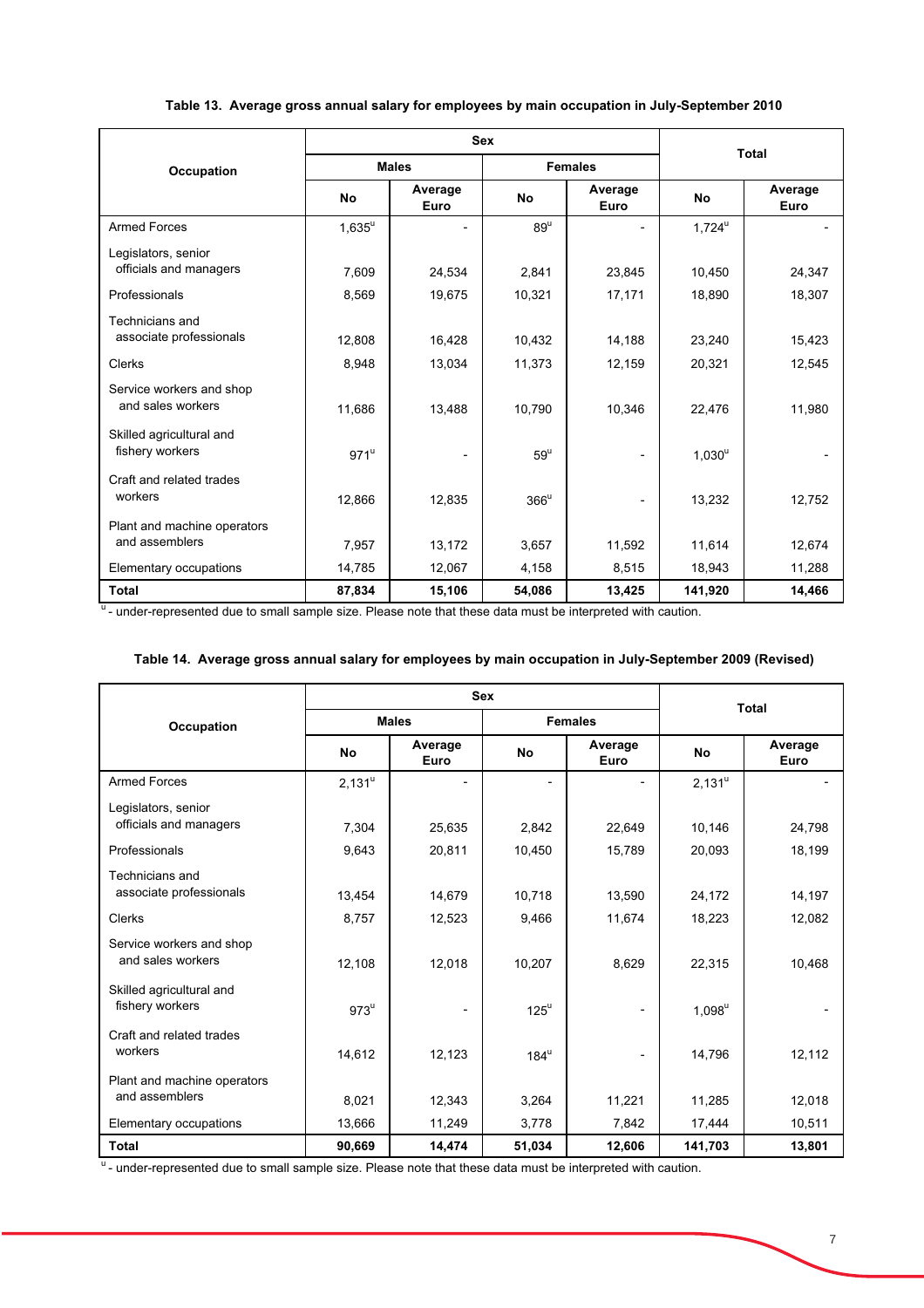|                                 | <b>Sex</b>   |                               |                  |                    | <b>Total</b>      |             |  |
|---------------------------------|--------------|-------------------------------|------------------|--------------------|-------------------|-------------|--|
| <b>Professional status</b>      | <b>Males</b> |                               |                  | <b>Females</b>     |                   |             |  |
|                                 | No           | %                             | No               | %                  | No                | %           |  |
| July-September 2010             |              |                               |                  |                    |                   |             |  |
| Self-employed without employees | 13,402       | 12.5                          | 2,846            | 4.9                | 16,248            | 9.8         |  |
| Self-employed with employees    | 6,139        | 5.7                           | $845^{\circ}$    | $1.5^{\mathrm{u}}$ | 6,984             | 4.2         |  |
| Employee                        | 87,834       | 81.8                          | 54,086           | 93.6               | 141,920           | 85.9        |  |
| <b>Total</b>                    | 107,375      | 100.0                         | 57,777           | 100.0              | 165,152           | 100.0       |  |
|                                 |              | July-September (revised) 2009 |                  |                    |                   |             |  |
| Self-employed without employees | 11,688       | 10.8                          | 2,744            | 5.1                | 14,432            | 8.9         |  |
| Self-employed with employees    | 5,720        | 5.3                           | $519^{\circ}$    | $0.9^{\mathrm{u}}$ | 6,239             | 3.8         |  |
| Employee                        | 90,669       | 83.9                          | 51,034           | 94.0               | 141,703           | 87.2        |  |
| Family Worker                   | $48^{\circ}$ | $0.0^{\circ}$                 | $0^{\mathrm{u}}$ | $0.0^{\circ}$      | $48^{\mathrm{u}}$ | $0.1^\circ$ |  |
| <b>Total</b>                    | 108,125      | 100.0                         | 54,297           | 100.0              | 162,422           | 100.0       |  |

### **Table 15. Distribution of employed persons by professional status of main occupation**

u<br>under-represented due to small sample size. Please note that these data must be interpreted with caution.

# **Table 16. Distribution of employed persons by type of employment in main occupation**

|                                  | <b>Sex</b>    |                               |                |       | <b>Total</b> |               |  |
|----------------------------------|---------------|-------------------------------|----------------|-------|--------------|---------------|--|
| <b>Type of Employment</b>        | <b>Males</b>  |                               | <b>Females</b> |       |              |               |  |
|                                  | No            | %                             | No             | $\%$  | No           | $\frac{9}{6}$ |  |
| July-September 2010              |               |                               |                |       |              |               |  |
| Full-time job                    | 100,306       | 93.4                          | 43,825         | 75.9  | 144,131      | 87.3          |  |
| Full-time with reduced hours job | $387^u$       | $0.4^{\mathrm{u}}$            | 3,080          | 5.3   | 3,467        | 2.1           |  |
| Part-time job                    | 6,682         | 6.2                           | 10,872         | 18.8  | 17,554       | 10.6          |  |
| Total                            | 107,375       | 100.0                         | 57,777         | 100.0 | 165,152      | 100.0         |  |
|                                  |               | July-September (revised) 2009 |                |       |              |               |  |
| Full-time job                    | 102,476       | 94.8                          | 41,159         | 75.8  | 143,635      | 88.4          |  |
| Full-time with reduced hours job | $154^{\circ}$ | 0.1 <sup>u</sup>              | 2,642          | 4.9   | 2,796        | 1.7           |  |
| Part-time job                    | 5,495         | 5.1                           | 10,496         | 19.3  | 15,991       | 9.8           |  |
| <b>Total</b>                     | 108,125       | 100.0                         | 54,297         | 100.0 | 162,422      | 100.0         |  |

u<sub>-</sub> under-represented due to small sample size. Please note that these data must be interpreted with caution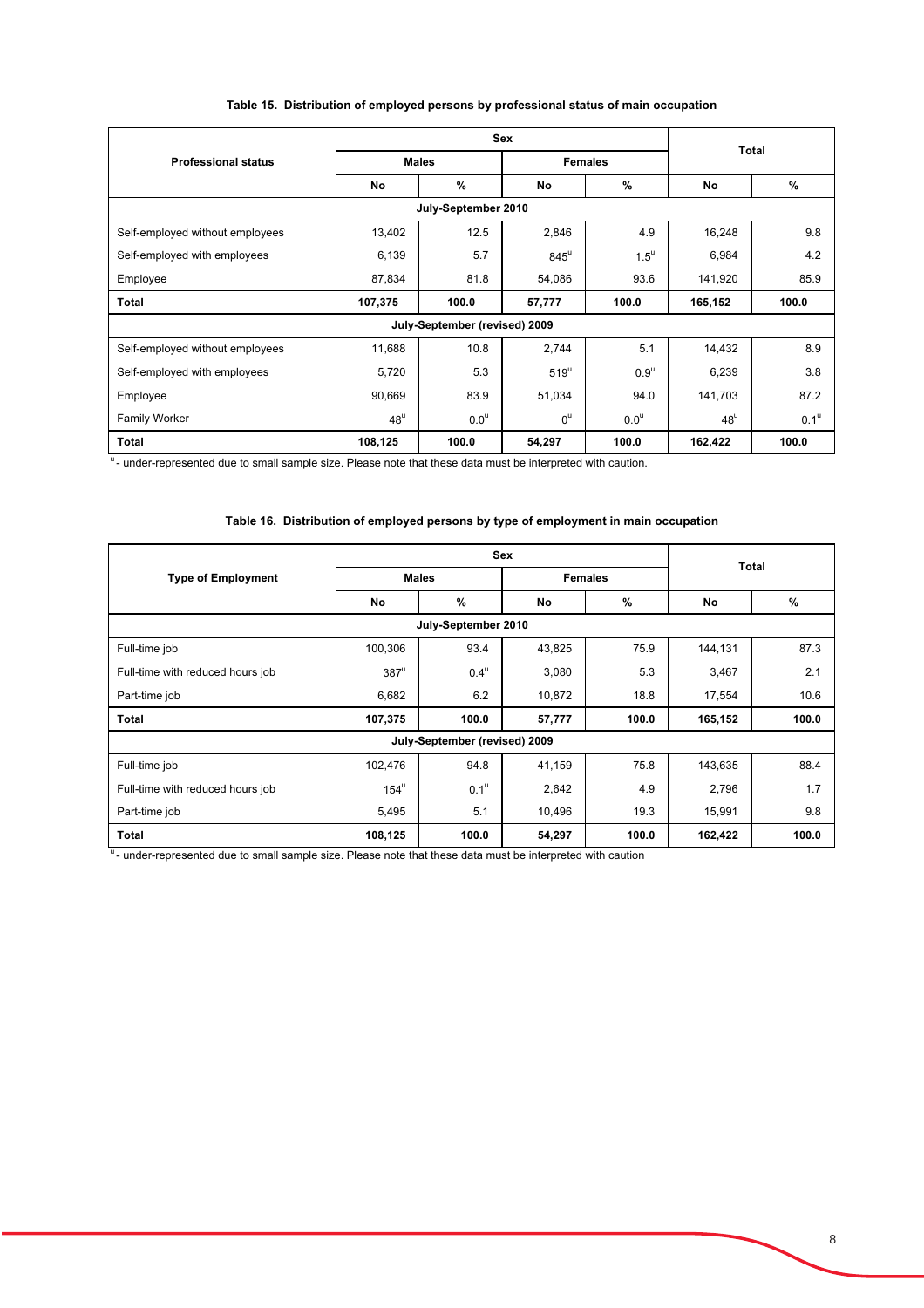### **Table 17. Distribution of unemployed by age**

|                     | Sex                  |                               |                      |                     | <b>Total</b>      |                    |  |
|---------------------|----------------------|-------------------------------|----------------------|---------------------|-------------------|--------------------|--|
| Age group           | <b>Males</b>         |                               | <b>Females</b>       |                     |                   |                    |  |
|                     | No                   | %                             | No                   | $\%$                | No                | %                  |  |
| July-September 2010 |                      |                               |                      |                     |                   |                    |  |
| $15 - 24$           | 2,047                | 25.7                          | $992^u$              | $24.2^{\circ}$      | 3,039             | 25.2               |  |
| 25-34               | 2,094                | 26.3                          | $1,011^u$            | $24.7^{\circ}$      | 3,105             | 25.8               |  |
| 35-44               | $1,762^u$            | $22.2^{\circ}$                | $1,204^{\mathrm{u}}$ | $29.4^{\mathrm{u}}$ | 2,966             | 24.6               |  |
| 45-54               | $1,419^u$            | $17.8^{\circ}$                | $893^u$              | $21.8^u$            | 2,312             | 19.2               |  |
| 55-64               | $632^u$              | 8.0 <sup>u</sup>              | $0^{\mathrm{u}}$     | $0.0^u$             | 632               | $5.2^u$            |  |
| Total               | 7,954                | 100.0                         | 4,100                | 100.0               | 12,054            | 100.0              |  |
|                     |                      | July-September (revised) 2009 |                      |                     |                   |                    |  |
| $15 - 24$           | 2,355                | 30.5                          | $1,556^u$            | $37.3^{\mathrm{u}}$ | 3,911             | 32.9               |  |
| 25-34               | $1,744^{\mathrm{u}}$ | $22.6^{\circ}$                | $924^u$              | $22.1^u$            | 2,668             | 22.4               |  |
| 35-44               | $1,474^{\mathrm{u}}$ | $19.1^{\mathrm{u}}$           | $779^u$              | $18.7^{\mathrm{u}}$ | 2,253             | 18.9               |  |
| 45-54               | $1,145^{\mathrm{u}}$ | $14.8^\circ$                  | $718^u$              | $17.2^{\mathrm{u}}$ | $1,863^u$         | 15.7 <sup>u</sup>  |  |
| 55-64               | $967^u$              | $12.5^{\circ}$                | $197^{\mathrm{u}}$   | $4.7^{\circ}$       | $1,164^{\circ}$   | $9.8^{\mathrm{u}}$ |  |
| $65+$               | $42^{\circ}$         | $0.5^{\mathrm{u}}$            | $0^{\text{u}}$       | $0.0^u$             | $42^{\mathrm{u}}$ | $0.4^{\mathrm{u}}$ |  |
| Total               | 7,727                | 100.0                         | 4,174                | 100.0               | 11,901            | 100.0              |  |

under-represented due to small sample size. Please note that these data must be interpreted with caution.

### **Table 18. Duration of job search of unemployed persons**

|                     | <b>Sex</b>      |                               |                      |                     | <b>Total</b> |       |  |
|---------------------|-----------------|-------------------------------|----------------------|---------------------|--------------|-------|--|
| <b>Duration</b>     | <b>Males</b>    |                               | <b>Females</b>       |                     |              |       |  |
|                     | No              | $\%$                          | No                   | %                   | No           | $\%$  |  |
| July-September 2010 |                 |                               |                      |                     |              |       |  |
| Less than 5 months  | 1,968           | 24.8                          | 1,401 <sup>u</sup>   | $34.2^{\mathrm{u}}$ | 3,369        | 27.9  |  |
| $6 - 11$ months     | $1,475^{\circ}$ | $18.5^{\circ}$                | $995^{\mathrm{u}}$   | $24.3^{\circ}$      | 2,470        | 20.5  |  |
| $12 +$ months       | 4,511           | 56.7                          | $1,704^{\mathrm{u}}$ | $41.5^{\circ}$      | 6,215        | 51.6  |  |
| Total               | 7,954           | 100.0                         | 4,100                | 100.0               | 12,054       | 100.0 |  |
|                     |                 | July-September (revised) 2009 |                      |                     |              |       |  |
| Less than 5 months  | 2,579           | 33.4                          | $1,681^{\circ}$      | 40.3 <sup>u</sup>   | 4,260        | 35.8  |  |
| $6 - 11$ months     | $1,047^u$       | $13.5^{\circ}$                | $1,081^u$            | $25.9^{\circ}$      | 2,128        | 17.9  |  |
| $12 +$ months       | 4,101           | 53.1                          | $1,412^u$            | $33.8^{\circ}$      | 5,513        | 46.3  |  |
| Total               | 7,727           | 100.0                         | 4,174                | 100.0               | 11,901       | 100.0 |  |

u- under-represented due to small sample size. Please note that these data must be interpreted with caution.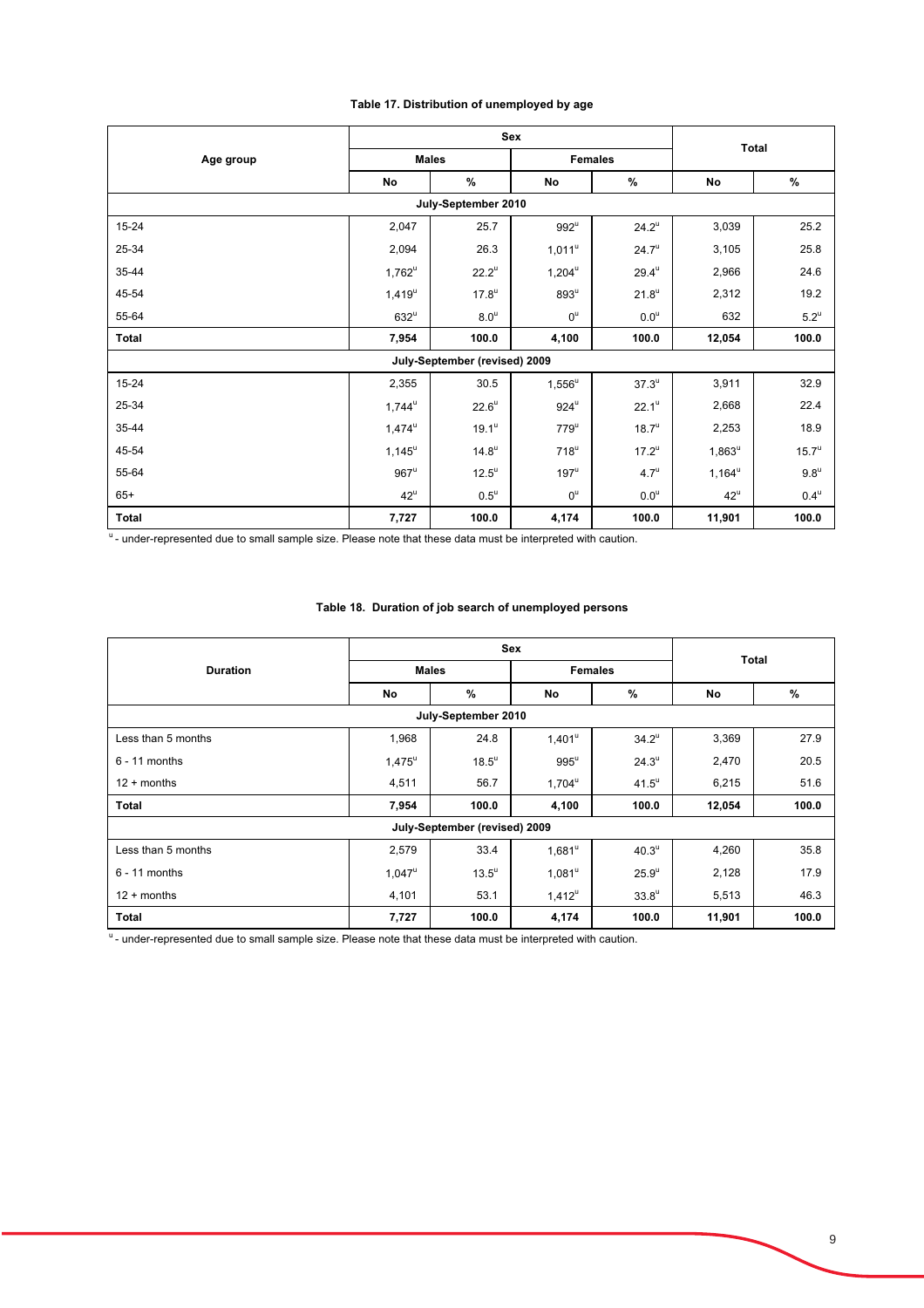#### **Methodological Notes**

The Labour Force Survey is an enquiry carried out on an ongoing basis using a quarterly sample of 3,200 private households. The objective is to have a continuous assessment of labour market trends given that the reference weeks are evenly spread throughout the 13 weeks of the quarter. One-fourth of the sample comprises households which have been selected to participate in the Labour Force Survey for the first time. Three-fourths of the sample is made up of households which were selected to carry out the survey in previous instances. The criteria used for this survey match international methodologies used by ILO as outlined below.

The LFS is based on the concepts and definitions set out by Eurostat. This allows comparability of results with other EU Member States and countries following ILO definitions of employment and unemployment. Occupations are classified according to the ISCO classification (International Standard Classification of Occupations) while the economic activity is classified according to the NACE classification (Nomenclature générale des Activités économiques dans les Communautés Européennes).

#### **Revision to population estimates**

As from 2008, the weighting procedures are based on 2007 population estimates, which are calculated using the Census of Population and Housing 2005 as a benchmark. All data contained in this release refers to persons aged 15 and over.

Under represented figures are indicated for each table and should be treated with caution (based on counts < 30) .

Absolute changes between one survey and another must be treated with caution since minor changes (i.e. less than 1,800 persons) might be the result of sampling error.

#### **Treatment of missing information**

Collected data has undergone a number of checks. Incoherent information was flagged as missing and was subsequently imputed along with other missing variables using mathematical algorithims.

**ACTIVITY RATE**: Labour force (15-64 years) as a percentage of the population of working age (15-64 years).

**EMPLOYEE**: The distinction between employees and self-employed is based on the respondent's own judgement as stated during the interview.

**EMPLOYMENT**: This comprises all persons above 15 years of age who, during the reference week, were in one of the following categories:

**paid employment**: includes those who during the reference week worked for at least one hour for a wage or salary, in cash or in kind.

**were employees but were not at work:** on paid or sick leave, did not work due to bad weather, were undergoing training or education, did not work due to a labour dispute, were on maternity or parental leave, did not work due to slack work for technical or economic reasons, were absent from work for a period of less than 3 months, or were not working because on layoff and receiving at least 50 per cent of the salary/wage.

 person is self-employed if s/he is a sole proprietor or a partner working in a business. **self-employed**: a person who runs a trade or business, rather than working as an employee for someone else. A

**unpaid family workers**: refers to people who worked without pay in a family business or farm. Excluded from this definition are housewives.

**EMPLOYMENT RATE**: Persons in employment (15-64 years) as a percentage of the population of working age (15-64 years).

**GROSS ANNUAL SALARY**: Refers to the gross annual basic salary received by employees, i.e. excludes payments for overtime, allowances and bonuses.

**INACTIVE PERSONS**: All persons who are not classified as employed or unemployed are defined as inactive.

**LABOUR FORCE**: This comprises persons in employment and unemployed persons.